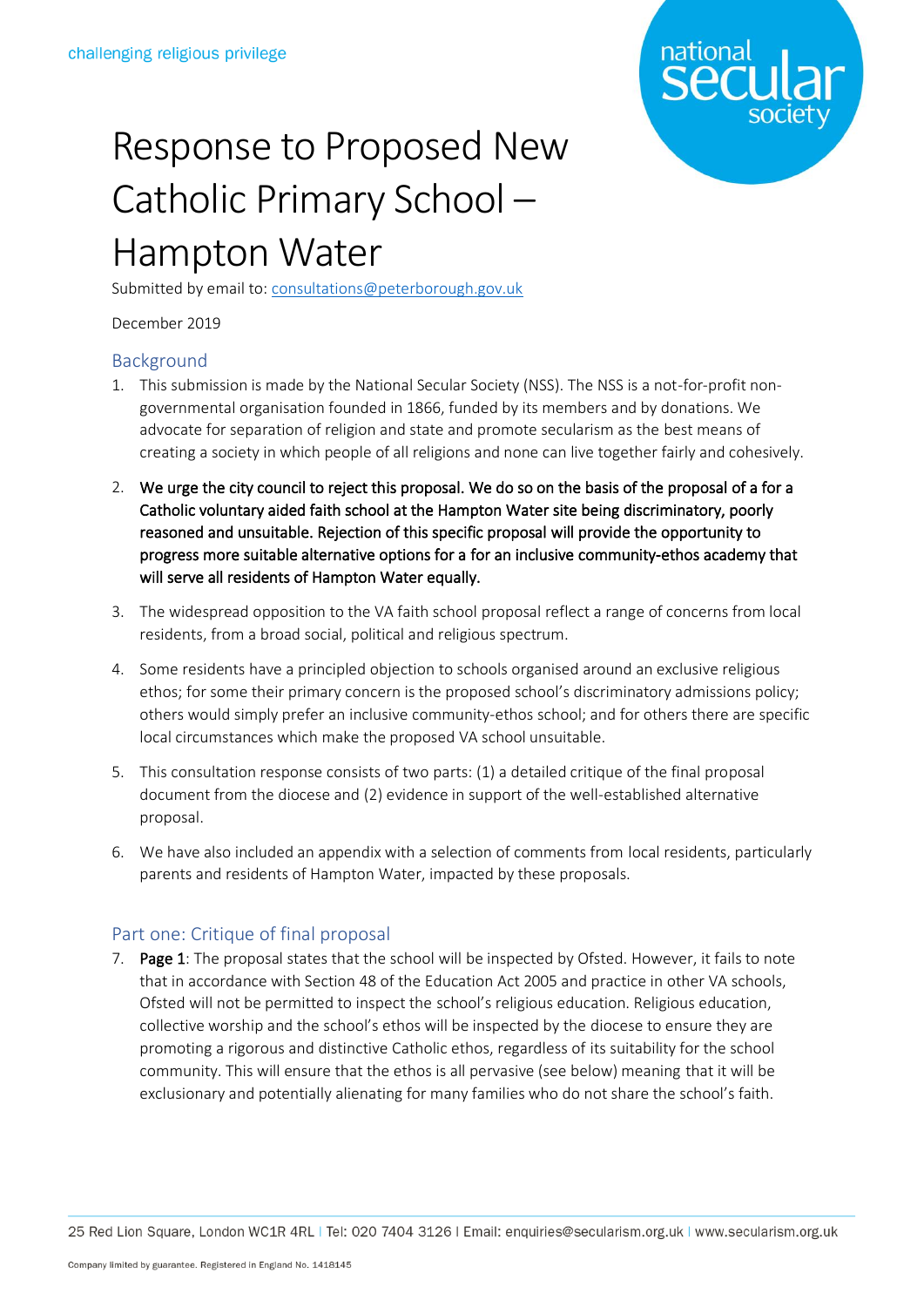- 8. Pages 1/2: The Proposal states that "Some governors, known as foundation governors, will be appointed by the Diocese with the responsibility to maintain the Catholic ethos of the school." This fails to make clear that "some governors" will in fact be a majority, ensuring strict diocesan control of decision making in the school. This would reduce the ability of the local community to influence the school.
- 9. Pages 2/3: Deal with the diocese's 'consultation'. In effect the consultation run entirely by the diocese served as an exercise in promoting the proposal and in gathering evidence for their application. There is nothing inherently wrong in this, all sides of the debate are free to conduct public campaigning in support of their case. However, the impression that this was an objective and open-minded consultation is inaccurate. The No More Faith Schools campaign, which we coordinate, held its own information evening and requested that the council host a balanced consultation event. This was unfortunately refused. The diocese's consultation response form's<sup>1</sup> central question is whether respondents "agree or disagree with our proposal to open a new Catholic Primary School in Hampton East, Peterborough". This does not accurately reflect the decision in question (whether the school to open in Hampton Water should be a faith or a community-ethos school). It is reasonable to assume that respondents will be more favourable if (as in this case) the proposed faith school is presented as the only option.
- 10. Page 5: Under "reason for the new school" the diocese state that "The new school will provide additional school places in the housing development area of Hampton East, Peterborough. This will support the City Council in meeting its statutory duty of providing sufficient school places for its growing population." However, the discriminatory nature of the admissions and exclusive ethos means that it will not provide suitable school places for many residents.
- 11. Page 5: States: "The new school will provide new faith school places for the Hampton area, which is not currently served by a faith school." This is not entirely accurate. Due to their discriminatory admissions policies many faith schools (particularly voluntary aided schools) have wider catchment areas. Peterborough also provides far more generous transport subsidies to those attending faith schools (see below). As the diocese's own proposals states, existing Catholic schools in the city have places left over which are not entirely filled under religious entry criteria. These factors combine to mean that no resident of the area who explicitly wants a place at a Catholic faith school (and qualifies under the faith-based selection criteria) is unable to get one.
- 12. Page 5: "Further evidence on meeting need from housing growth" argues strongly against the diocese's own case, by demonstrating the significant need for local school places to serve the entire community.
- 13. Page 6: The diocese claims to provide "Further evidence on the need for new faith places". However, the 'evidence' provided for this is distinctly unimpressive. The "records of 347 baptisms of children due to start school between 2021-23" do nothing to argue for a need for expressly Catholic faith school places. A Catholic baptism is not evidence that parents necessarily want a faith school or that they would be in any way unsatisfied with a community-ethos school. Indeed, there are many Catholics opposed to the VA school proposal as evidenced by responses to our petition. Discriminatory faith schools are unpopular across all religion and belief groups. For example, in a 2016 *Populus* poll 63% of Catholics opposed religious selection of pupils.<sup>2</sup>

<sup>1</sup> <https://www.rcdea.org.uk/wp-content/uploads/2019/09/HamptonsConsultationResponseForm.pdf>

<sup>2</sup> <https://www.nomorefaithschools.org/uploads/hampton-water-nmfs-briefing.pdf>

<sup>25</sup> Red Lion Square, London WC1R 4RL | Tel: 020 7404 3126 | Email: enquiries@secularism.org.uk | www.secularism.org.uk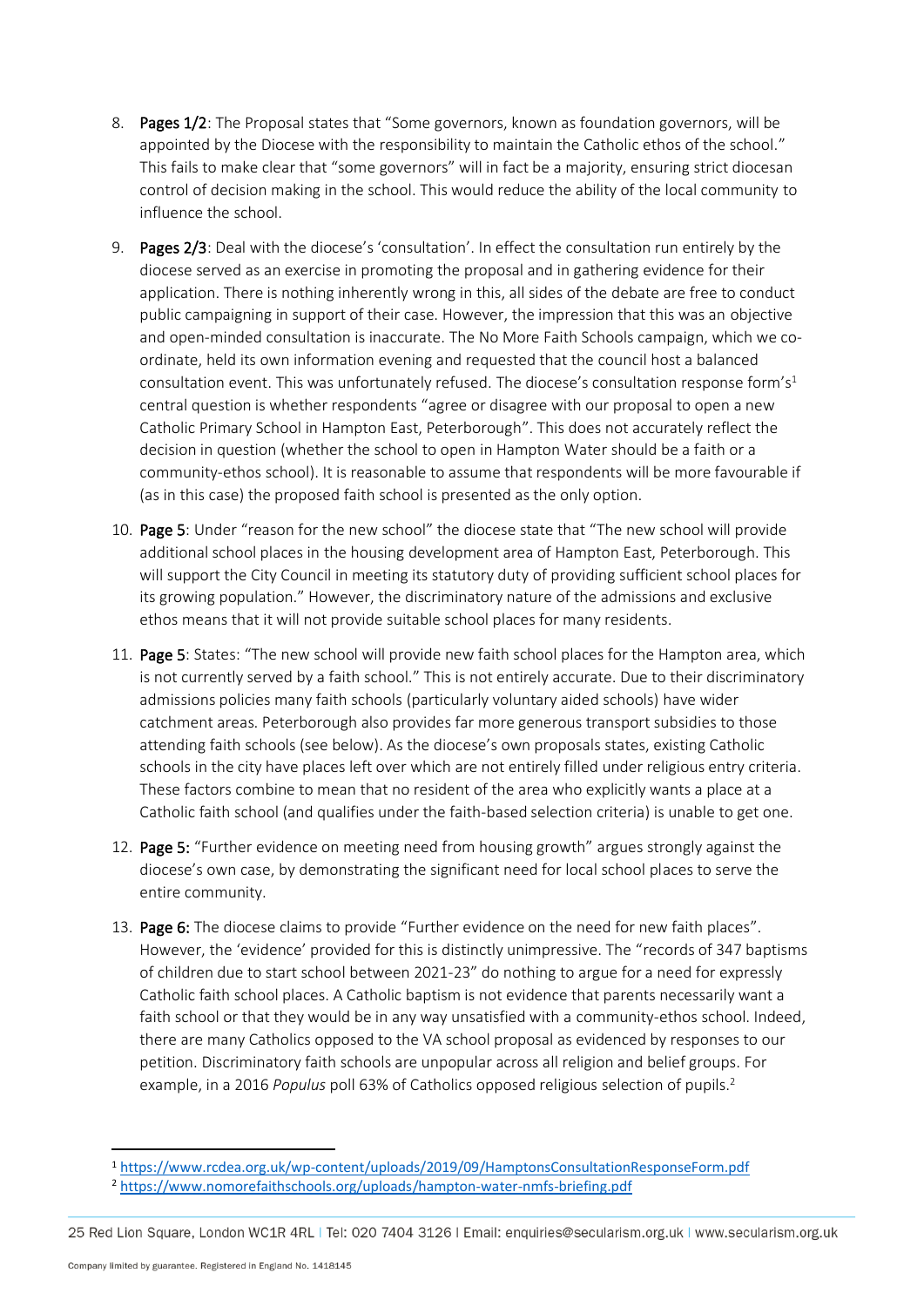- 14. Page 6: The argument that "The nearest Catholic school, Sacred Heart Primary, is 5 miles away from the proposed new school's site and is full in all year groups." also fails to demonstrate need for the school in Hampton Water to be faith based. This is within the area where the council provides transport for families to faith schools. While it is full in all year groups this is because of spaces left over after religiously selective admissions policies have been applied and would not be a bar to Catholic families from Hampton Water gaining places at these schools, if they wished.
- 15. Page 6: Under "Further evidence on diversity of school provision in the Hampton area", the diocese continue to present the inaccurate impression that faith school specific places are an entitlement that the city is under a duty to provide. Diversity of school places is a multifaceted question, and there is no duty on the City Council to provide an "expanding" number of faith school places to keep things "proportionate".
- 16. Page 7: The statement that "*The Catholic ethos will permeate all areas of the curriculum and underpin the school's work and objectives*" demonstrates that the school will not be inclusive, but will be based around an exclusive and all-encompassing religious ethos that will be alienating and exclusionary for many families who do not share the school's faith.
- 17. Page 7: "Data for the two existing Catholic primary schools in Peterborough show that 72% of pupils across the two schools are Catholic, with children from Muslim families the second largest stated faith group." We note the inconsistency of describing children from Muslim families as such, while making the unwarranted assumption that pupils from Catholic families will necessarily share the faith. The data further reflects the imbalanced intake of such schools.
- 18. Page 7: The statement that "The new school will welcome children of all faiths and none, who respect the values of a Catholic education." is typical of the at best cognitive dissidence or lack of self-awareness in asserting that an exclusive religious ethos is inclusive. The qualifier or "*who respect the values of a Catholic education*" reveals that claims of inclusion are little more than platitudes. The welcome that members of a school community receive should not be dependent on them accepting a specific religious (or irreligious) ethos and would not be in any communityethos school.
- 19. Page 13: The proposal states that "As the new school roll grows, additional staff appointments will be made carefully to expand the range of experience and expertise in the school." This fails to note at any point that the school will have the power under Section 60 of the School Standards and Framework Act 1998 to apply a religious test in appointing new teachers and remunerating and promoting all teachers. Teachers can also be disciplined or dismissed for conduct which is "incompatible with the precepts of the school's religion". In practice, such discrimination is likely to be restricted to senior positions. However, it still presents a significant barrier to local teachers who do not share the school's faith. Section 44 of the DfE's equality impact assessment of proposed new VA schools recognises the potential harm caused by increased discrimination against teachers who do not share the school's faith.<sup>3</sup>
- 20. Page 13: The proposal states that the school's RE curriculum will improve local education. It fails to note that the RE curriculum will be denominational and inspected to ensure it promotes a

 $\overline{a}$ 

[https://assets.publishing.service.gov.uk/government/uploads/system/uploads/attachment\\_data/file/765515/](https://assets.publishing.service.gov.uk/government/uploads/system/uploads/attachment_data/file/765515/Equality_impact_assessment_-_VA_capital_scheme.pdf) Equality\_impact\_assessment - VA\_capital\_scheme.pdf

<sup>25</sup> Red Lion Square, London WC1R 4RL | Tel: 020 7404 3126 | Email: enquiries@secularism.org.uk | www.secularism.org.uk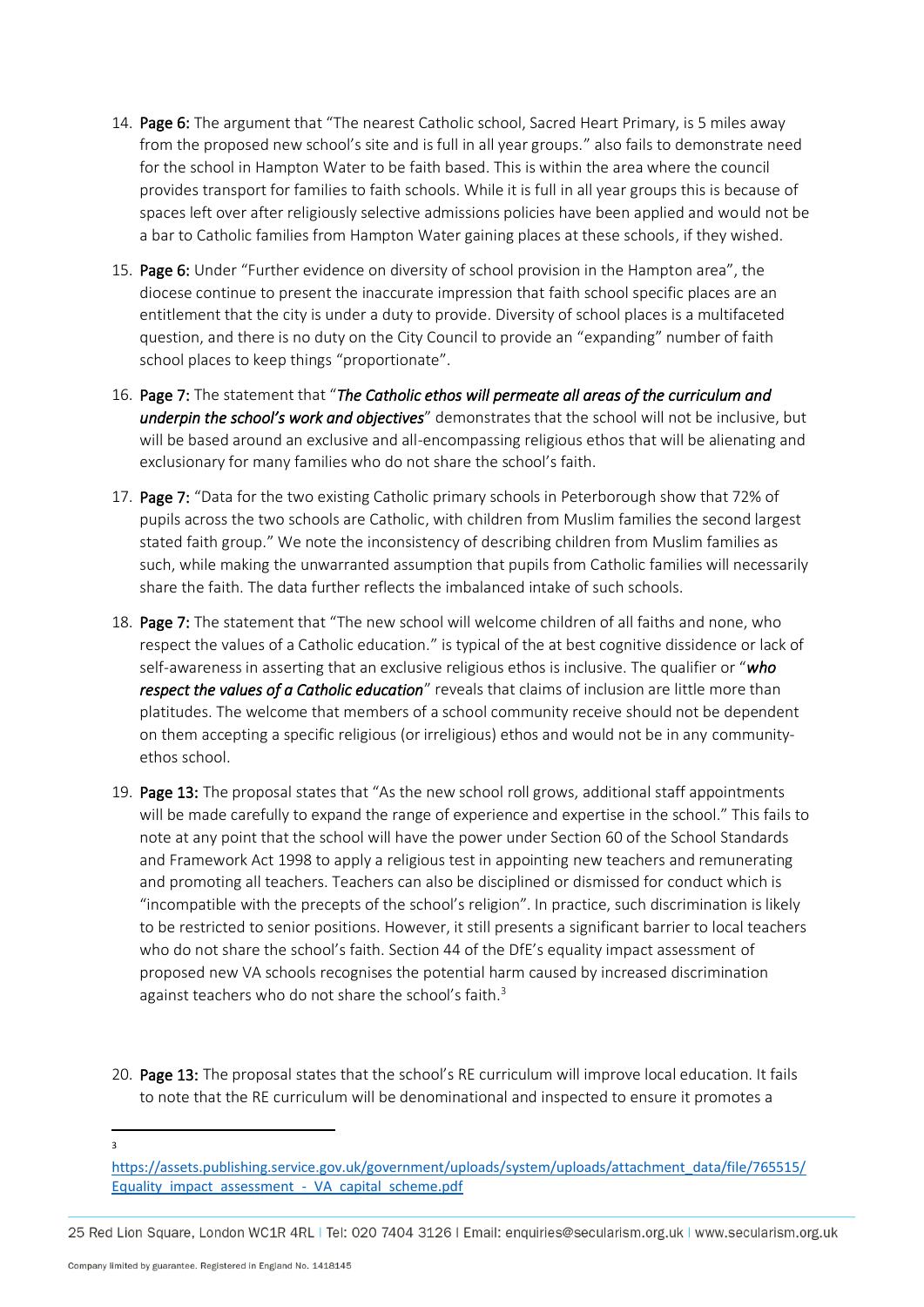Catholic ethos (see above). In keeping with the Catholic Education Service position statement on the purpose of RE in Catholic faith schools,<sup>4</sup> it recognises "other religions", but has no explicit reference to non-religious perspectives, likely to be held by the majority of local residents. The purpose of RE and the school will be to "*help parents, priests and teachers to hand on the Deposit of Faith in its fullness to a new generation of young people so that they may come to understand the richness of the Catholic faith, and thereby be drawn into a deeper communion with Christ in his Church*". Section 45 of the DfE Equality impact assessment (see above) recognises the negative impact on families who do not share the school's faith of increased VA schools teaching RE from their religious perspective.

- 21. Page 13: The proposal states that this will be "a school for its community". This is despite being in direct opposition to a community-ethos alternative. The proposal repeatedly conceives of the "community" in religious terms which many residents of Hampton Water will not recognise. The Department for Education's equality impact assessment states that "Local authorities will also have a role in ensuring the school meets the needs of the local community and assessing how the proposed school will impact on integration and community cohesion as part of the statutory process." Community cohesion is not served by organising schools around an exclusive or exclusionary religious ethos, or by denying families places a school that should be at the heart of their community. The DfE's impact assessment (see above) acknowledges the "*risk of a negative effect on good relations and mutual understanding between pupils and parents of those faiths, and those who are not of that faith*". On this basis, the council should reject the application and proceed with supporting the community-ethos alternative (see below) which could help heal the relations between residents of different faiths and beliefs harmed by this discriminatory and divisive proposal.
- 22. Page 14: The statement that "we expect by far the majority of pupils to live within walking distance of the school" is unclear and un-evidenced. The school's religiously selective admissions policy and off-putting exclusive ethos will necessitate a wider catchment area, this is only likely to increase in future years if the cap on discriminatory selection (see below) is lifted. In most open admission and community-ethos schools in such a situation, we would expect the vast majority of pupils to live within walking distance. This statement gives the inaccurate impression that the school will not result in unnecessarily increased traffic.
- 23. Page 15: The proposal makes clear that as in other VA schools, despite the public providing 100% of the running costs, and in this case 100% of the initial capital costs coming from public sources, that ownership of the school will be gifted to the diocese.
- 24. Page 15: The misuse of the Section 106 agreement funds detailed here is a source of particular consternation for local residents who object to the school. Section 106 agreements require housing developers to make funds available or provide assets for specific public purposes. It was the clear intent of the Section 106 agreement for "Primary School B" in Hampton Water to serve the local community.<sup>5</sup>
- 25. Page 15: The costs associated with the Section 106 agreement are passed to initial home owners through their purchase price and many moved to the new growing area expecting that this would

<sup>4</sup> [https://www.catholiceducation.org.uk/schools/religious-education/item/1002967-about-religious-education](https://www.catholiceducation.org.uk/schools/religious-education/item/1002967-about-religious-education-in-catholic-schools)[in-catholic-schools](https://www.catholiceducation.org.uk/schools/religious-education/item/1002967-about-religious-education-in-catholic-schools)

<sup>5</sup> <https://www.nomorefaithschools.org/uploads/section-106-funding-agreement.pdf>

<sup>25</sup> Red Lion Square, London WC1R 4RL | Tel: 020 7404 3126 | Email: enquiries@secularism.org.uk | www.secularism.org.uk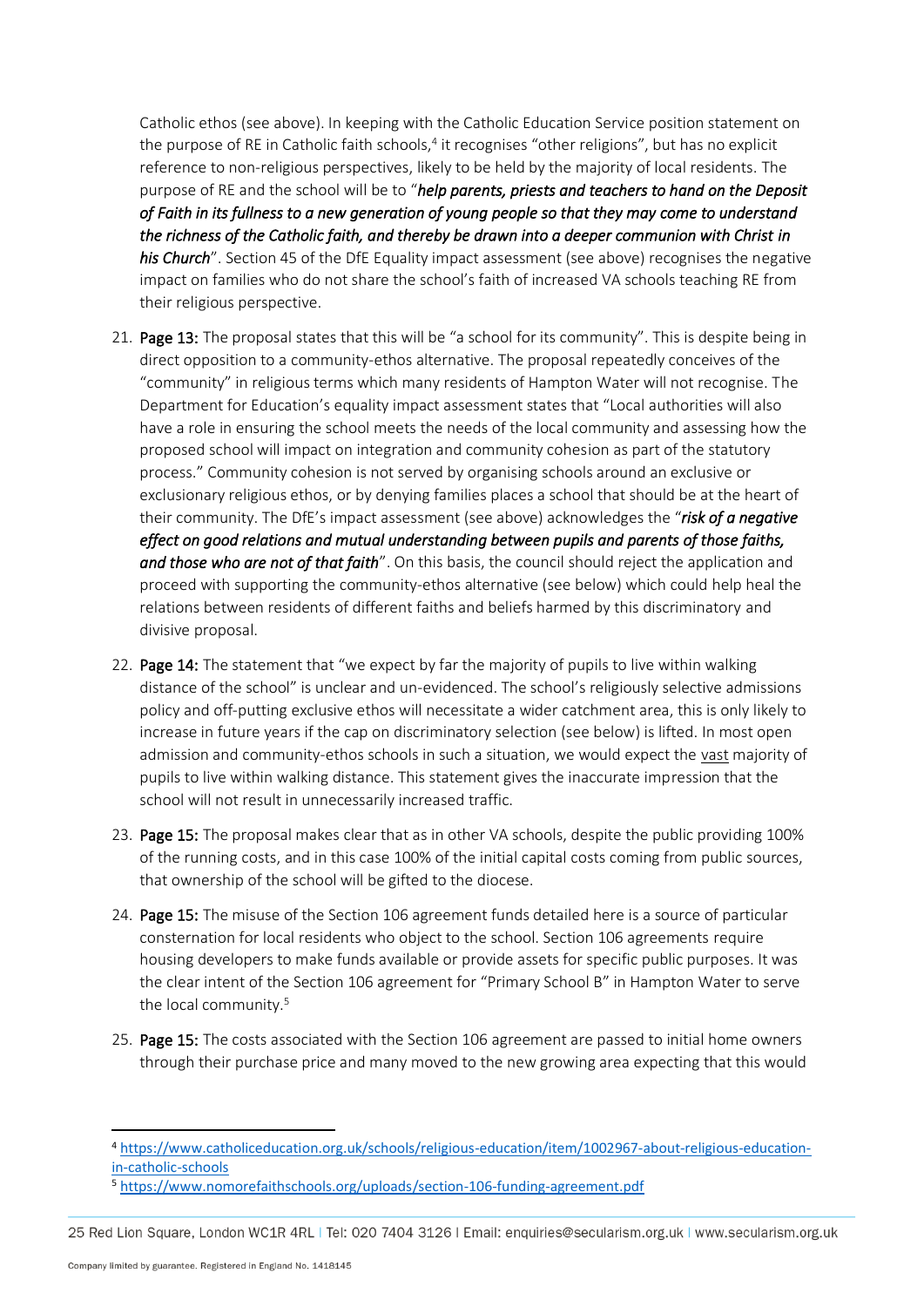mean they would have a school that served them. Only a community-ethos school would serve all such residents equally.

- 26. Page 16: The proposal states that "Travel of pupils to the school will be in accordance with Peterborough City Council's Home to School Transport Policy currently in force." However, it fails to note that the city's current home to school transport provisions have been reduced towards the statutory minimum, which advantages faith schools. In effect, the council subsidises transport for up to 6 miles for transport to non-faith schools and up to 15 miles for transport to faith schools. Given that VA schools tend to have a wider catchment area, this is likely to increase transport costs.
- 27. Pages 22/23: For many, the proposed discriminatory admissions policies of the school are the primary objection, along with the exclusive and exclusionary religious ethos. This is strongly evidenced in Annex 3 regarding the proposed admissions policy.
- 28. Pages 22/23: The admissions policy makes clear that the primary purpose of the school is to "*provide education for children of Catholic families*" and that "*priority will be given to Catholic children*" [sic]. In the first year (though subject to annual review by the governing body) the school will also make 20% of places "open places" (these would be 100% of places in any community-ethos school). These 20% of open places would not be subject to religious discrimination/selection but open to local pupils from all faiths and none.
- 29. Page 23: The remaining 80% of places may all be subject to discriminatory religious selection, and this figure could rise to 100% in future years as originally proposed by the diocese. The oversubscription criteria for the 80% of foundation places makes clear the hierarchy of discrimination which will disadvantage so many local residents. The policy prioritises children from Catholic families. However, among children from non-Catholic families, there are different levels of discrimination. "Catechumens and members of an Eastern Christian Church." Are next most favoured, followed by "Children of other Christian denominations", then by "Children of other faiths", with "Any other children" placed last in the queue.
- 30. Pages 22/23: We note that since the earliest stages of this proposal, the diocese have on multiple occasions sought to create the misleading impression that they have been prevented from opening new faith schools since the introduction of free school academies and that approval of this VA school proposal is necessary to address this 'barrier'. In reality, the DfE have, throughout the free school period, continually and enthusiastically invited the Catholic Education Service to establish new free schools. Catholic dioceses such as that of East Anglia have flatly refused to open schools under the 50% cap rule. A rule which requires a maximum of 50% of places in faith based free schools to be assigned based on faith, with the remaining places open to pupils of all faiths and none. The Catholic Education Service have at points inaccurately claimed that this would result in pupils being turned away from state funded Catholic faith schools *because* they were Catholic. Given their sustained opposition to the 50% cap and insistence of their freedom to practice up to 100% religious selection as a prerequisite for accepting public funds for new schools, local residents can have little to no confidence in the diocese's commitment to the 80% cap, with 20% open places. Given that the school as its own admissions authority will have the freedom to change this in future, it appears to be little more than a fig leaf to diffuse criticism of the discriminatory admissions policy. It will therefore offer little comfort to residents who may have or are planning children who would start primary school in September 2023 or later.

25 Red Lion Square, London WC1R 4RL | Tel: 020 7404 3126 | Email: enquiries@secularism.org.uk | www.secularism.org.uk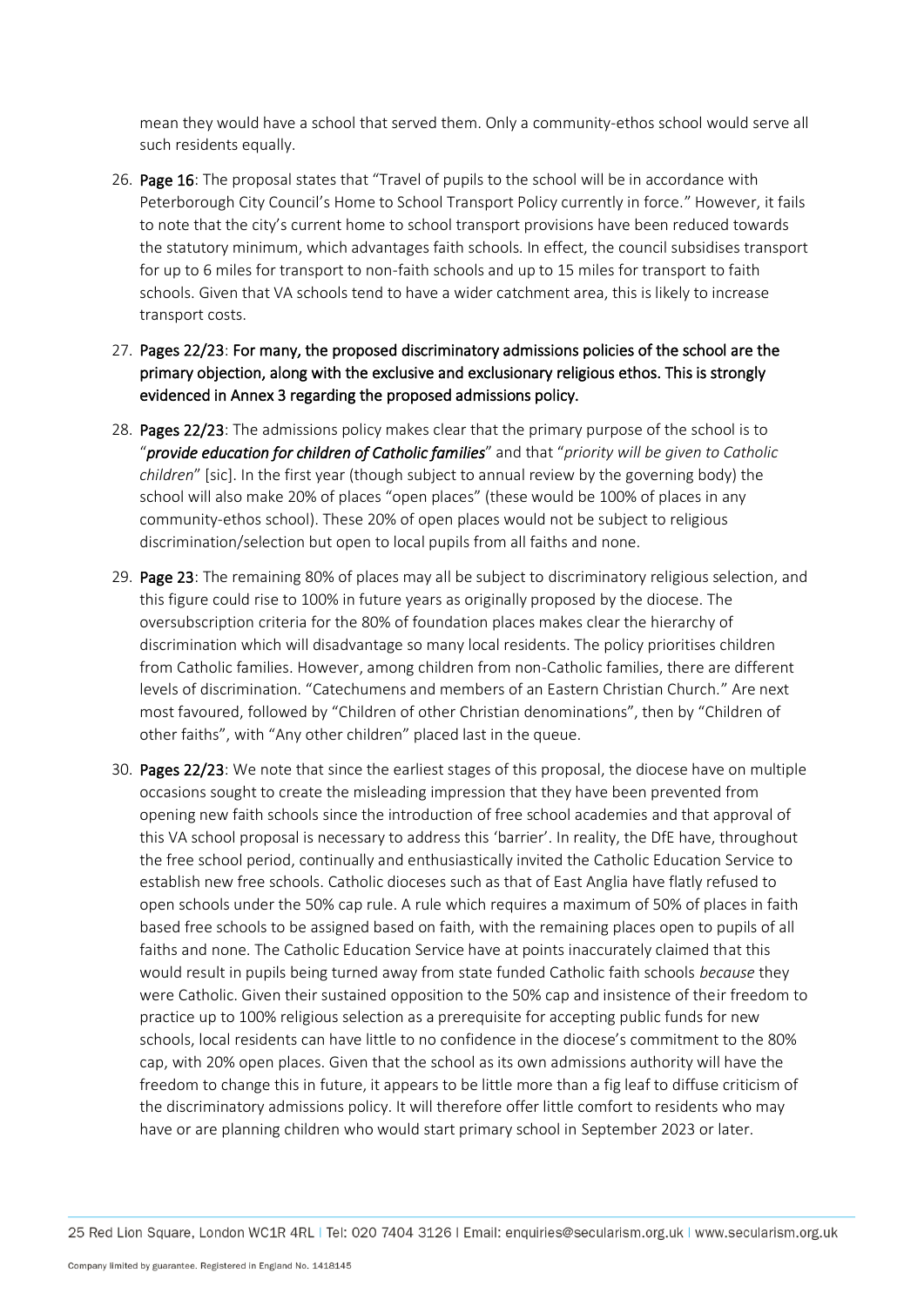31. Page 22: The admissions policy annex also makes clear the all-encompassing and exclusive religious ethos that will make the school exclusionary and unsuitable for many local non-Catholic families, or those who do not want a school with an explicit religious ethos – even if they are able to navigate the admissions hurdles. It states that: "*As a Catholic school, we aim to provide a Catholic education for all our pupils. At a Catholic school, Catholic doctrine and practice permeate every aspect of the school's activity. It is essential that the Catholic character of the school's education be fully supported by all families in the school. We therefore hope that all parents will give their full, unreserved and positive support for the aims and ethos of the school.*" It is patently unreasonable to expect families to support such an explicit religious ethos in order to access their local state school.

## Part two: Evidence in support of alternative proposals

- 32. Hampton Academies Trust (HAT) a local multi-academy trust who run four existing schools in the area have an alternative proposal for a school (named Hampton Gardens Primary School)<sup>6</sup> on the site. HAT is a DfE approved school sponsor. That they have the capacity and experience to deliver a school in Hampton Water is not in dispute.
- 33. Should the council decide to reject the VA school proposal, the overwhelmingly most likely option is that Hampton Gardens Primary School will be able to open in September 2022.
- 34. This would be a community-ethos academy with none of the problems of religious discrimination or an exclusionary religious ethos presented by the VA faith school proposal. It would better reflect the inclusive ethos and needs of the diverse and growing Hampton Water community.
- 35. As made clear in their 18 September position statement, Hampton Academies Trust are still willing to put their proposal forward and are opposed to the VA school proposal.<sup>7</sup> Their objection is based the VA school not meeting "basic need" and the adverse "impact on families and the environment".
- 36. Hampton Academies Trust objection based on that "The proposed school will not meet basic need":
	- *"Peterborough and Hampton in particular have been and are expected to remain areas of high population growth. We believe that what is needed is a local strategy to provide sufficient school places for all. A faith school is allowed to admit a high proportion of its pupils on the basis of their religion, meaning it could admit large numbers of pupils from outside of the development. This would mean that in the longer term the school would not deliver sufficient school places to meet the growing local demand."*
	- *"The proposed site has been provided for the purpose of primary education under a Section 106 Agreement between the developer and Peterborough City Council. The clear intent of the Section 106 Agreement is to provide sufficient school places for families moving into the new housing to the east of the A15. We would argue, therefore, that the provision of a school, able to admit pupils from beyond the immediate area, would not be in the spirit of the Section 106 Agreement."*

<sup>6</sup> [https://www.hamptonacademiestrust.org.uk/site/assets/files/1157/hampton\\_east\\_-\\_primary\\_leaflet.pdf](https://www.hamptonacademiestrust.org.uk/site/assets/files/1157/hampton_east_-_primary_leaflet.pdf) <sup>7</sup> [https://www.hamptonacademiestrust.org.uk/news/hampton-academies-trust-position-statement-proposed](https://www.hamptonacademiestrust.org.uk/news/hampton-academies-trust-position-statement-proposed-catholic-primary-school-on-hampton-east/)[catholic-primary-school-on-hampton-east/](https://www.hamptonacademiestrust.org.uk/news/hampton-academies-trust-position-statement-proposed-catholic-primary-school-on-hampton-east/)

<sup>25</sup> Red Lion Square, London WC1R 4RL | Tel: 020 7404 3126 | Email: enquiries@secularism.org.uk | www.secularism.org.uk